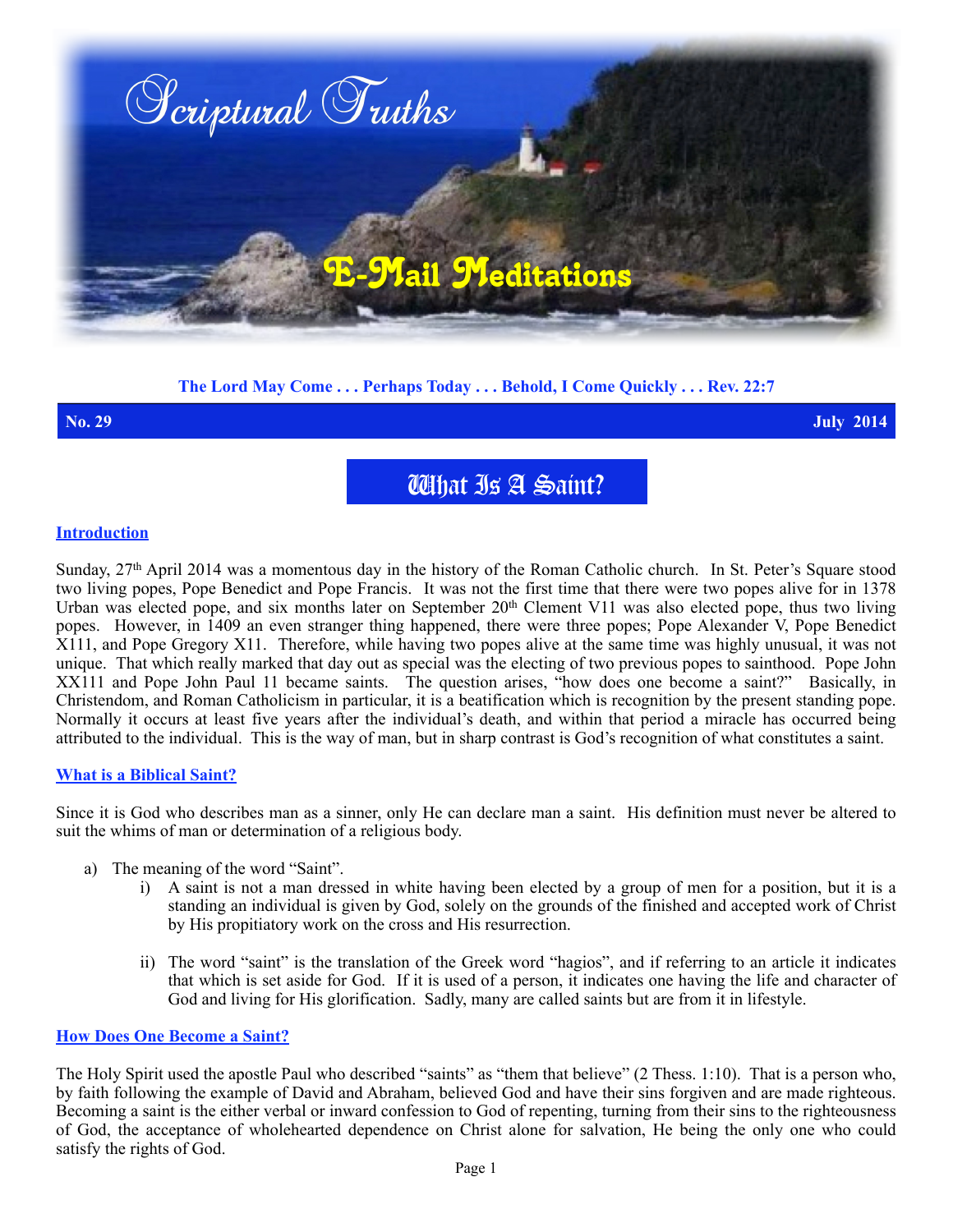# **An Old Testament Illustration and Christ Contrasted**

- 1) Moses and Christ were both men sent by God.
	- a) It is easy for us to view Moses with great respect, but to the ancient Israelites he was possibly an unknown who suddenly walked in from the desert and appears, and informs the people that God had sent him (Ex. 3:13). The natural question would be what are your credentials? (Ex. 3:13). The Lord Jesus came into the world, a man sent from God, and what were some of His credentials? (1 Jn. 4:14).
		- i) Moses showed signs which demonstrated He was sent from God to deliver the people. He did signs that the magicians of Egypt could not do so (Ex. 8:16-12:25). They ultimately acknowledged: "This is the finger of God" (Ex. 8:19). Christ did signs which the religious people of Israel could not do (Jn. 2:18; 6:30). The signs He spoke of which none other could do were telling what they would do, and raising Himself from the dead<sup>7</sup> (Jn. 2:19-22). He offered to them the true bread from Heaven (Jn. 6:31-35).
		- ii) Others were:
			- 1. Informing John of the miracles He did and more which were foretold of him in the Old Testament (Lk. 7:22).
			- 2. The fulfillment of every prophecy that had been predicted of Him: "And beginning at Moses and all the prophets, he expounded unto them in all the scriptures the things concerning himself" (Lk. 24:27).
			- 3. The answer to prayer showed he was a man sent from God: "That Thou hearest me always" (Jn. 11:42).
			- 4. His words declared he was sent from God and the Father (Jn. 14:10).
- 2) Moses, like the Lord, had a message from God which has several parts, and it was the message of truth.
	- a) Part 1
		- i) When Moses entered Egypt his message was simple: "I AM hath sent me" (Ex. 3:14) to bring you up and out of the land of bondage (Ex. 13:3), and bring you to a land your eyes have never seen but he has promised (Ex. 13:5). Christ came and proclaimed that man does not have to wait to a future day to see if he has earned God's favour, or done sufficiently to obtain salvation. His words are clear: "the axe is laid unto the root of the trees" (Matt. 3:10) and man is "condemned already" (Jn. 3:18). In other words, every individual who is not a saint, who is depending on works to bring them to Heaven, can be assured the "wrath of God abideth on him" (Jn. 3:36). When the Lord said He was the way, by saying "the" way He was in truth saying that He was the only way to God. There is no other way to restoration and forgiveness of sins but by God alone through the sacrifice of Christ. This is a truth every individual must accept before they will ever be a saint before God.
	- b) Part 2
		- i) All the firstborn were under the sentence of death (Ex. 4:23; 11:5). To all who heard, the message was so plain there could be no misunderstanding or confusion. If the firstborn was to live then he had to believe the fact that he, personally, was under the sentence of death. Despite how things looked or others said or thought, no matter what their position in the church, death was about to be executed on him.
		- ii) He was under condemnation, not because of what he did, but by birth. It was not his fault that he was the firstborn nor born in Egypt. This would have been quite disconcerting for because he was under the sentence of death not because of something he had done, it meant that there was nothing he could do to deliver himself.
	- c) Part 3
		- i) He had to believe and act on the fact that there was only one way of being assured of life. The only way to escape the judgment of God and be assured of freedom and life was through the shed blood of a perfect sacrifice provided by God.
		- ii) They had to obey the command of God by not only the shedding of blood and applying it personally, but by entering into the place of safety
		- iii) There had to be 100% dependence on the promise of God, redeemed without works or merit.
		- iv) The acceptance of God's way of salvation makes one righteous before God, and constitutes such an individual holy, a "saint".